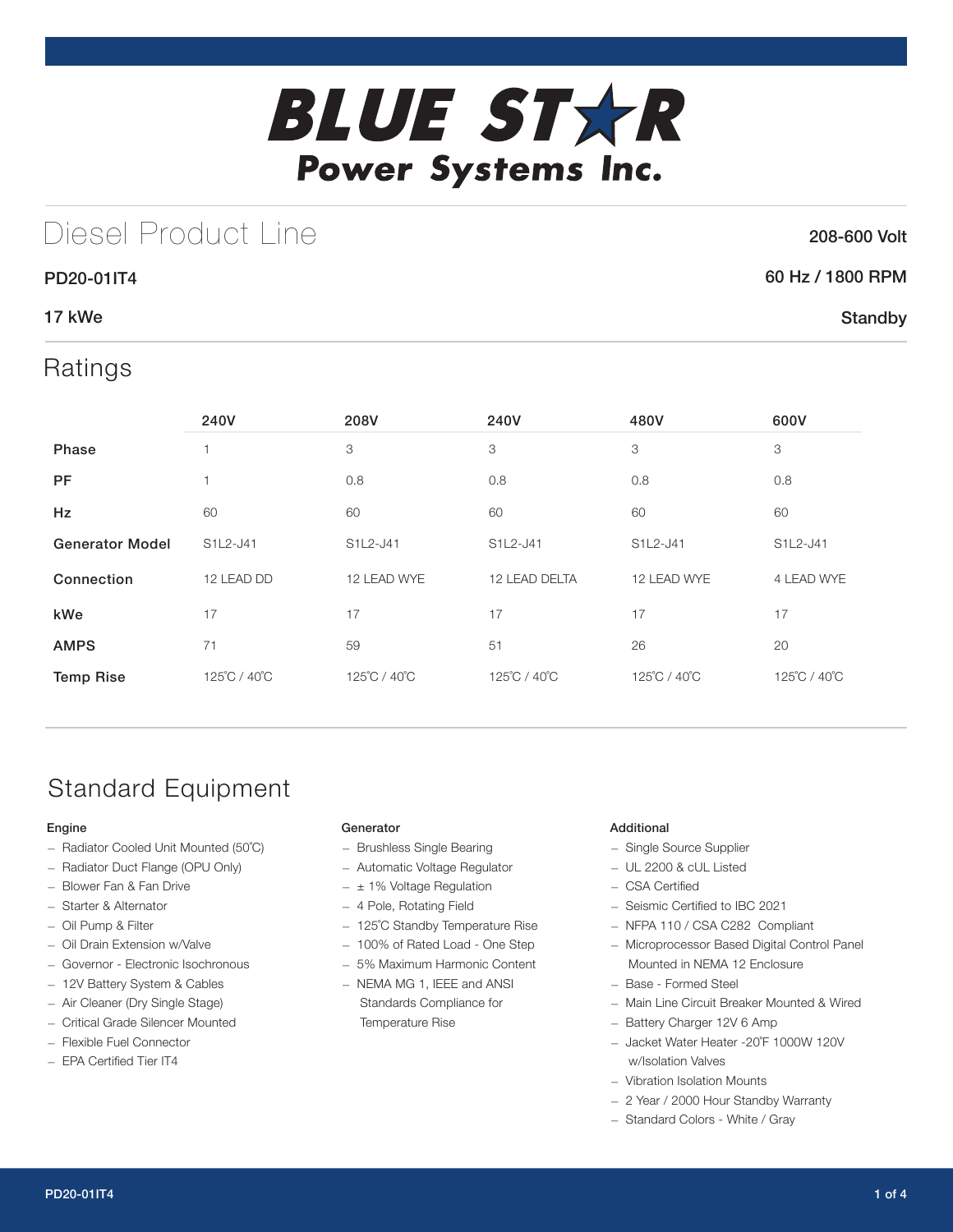17 kWe



# Application Data

| Engine                                                                   |                   |                                      |                                                |
|--------------------------------------------------------------------------|-------------------|--------------------------------------|------------------------------------------------|
| Manufacturer:                                                            | Perkins           | Displacement - Cu. In. (lit):        | 135 (2.22)                                     |
| Model:                                                                   | 404D-22G          | Bore - in. (cm) x Stroke - in. (cm): | $3.31$ (8.40) x $3.94$ (10.0)                  |
| Type:                                                                    | 4-Cycle           | Compression Ratio:                   | 23.3:1                                         |
| Aspiration:                                                              | Natural           | Rated RPM:                           | 1800                                           |
| <b>Cylinder Arrangement:</b>                                             | 4 Cylinder Inline | Max HP Stby (kWm):                   | 32.6(24.3)                                     |
|                                                                          |                   |                                      |                                                |
| <b>Exhaust System</b>                                                    |                   |                                      | Standby                                        |
| Gas Temp. (Stack): °F (°C)                                               |                   |                                      | 950 (510)                                      |
| Gas Volume at Stack Temp: CFM (m <sup>3</sup> /min)                      |                   |                                      | 168 (4.76)                                     |
| Maximum Allowable Exhaust Restriction: in. H2O (kPa)                     |                   |                                      | 40.8 (10.2)                                    |
| <b>Cooling System</b>                                                    |                   |                                      |                                                |
| Ambient Capacity of Radiator: °F (°C)                                    |                   |                                      | 122 (50.0)                                     |
| Maximum Allowable Static Pressure on Rad. Exhaust: in. H2O (kPa)         |                   |                                      | 0.50(0.12)                                     |
| Water Pump Flow Rate: GPM (lit/min)                                      |                   |                                      | 15.5 (58.7)                                    |
| Heat Rejection to Coolant: BTUM (kW)                                     |                   |                                      | 1,269 (22.2)                                   |
| Heat Radiated to Ambient: BTUM (kW)                                      |                   |                                      | 275 (4.80)                                     |
| <b>Air Requirements</b>                                                  |                   |                                      |                                                |
| Aspirating: CFM (m <sup>3</sup> /min)                                    |                   |                                      | 61.5 (1.74)                                    |
| Air Flow Required for Rad. Cooled Unit: CFM (m <sup>3</sup> /min)        |                   |                                      | 1,654 (46.8)                                   |
| Air Flow Required for Heat Exchanger/Rem. Rad. CFM (m <sup>3</sup> /min) |                   |                                      | Consult Factory For Remote Cooled Applications |
| <b>Fuel Consumption</b>                                                  |                   |                                      |                                                |
| At 100% of Power Rating: gal/hr (lit/hr)                                 |                   |                                      | 1.81(6.84)                                     |
| At 75% of Power Rating: gal/hr (lit/hr)                                  |                   |                                      | 1.43(5.40)                                     |
| At 50% of Power Rating: gal/hr (lit/hr)                                  |                   |                                      | 1.09(4.13)                                     |
| <b>Fluids Capacity</b>                                                   |                   |                                      |                                                |
| Total Oil System: gal (lit)                                              |                   |                                      | 2.80(10.6)                                     |
| Engine Jacket Water Capacity: gal (lit)                                  |                   |                                      | 0.95(3.60)                                     |
| System Coolant Capacity: gal (lit)                                       |                   |                                      | 1.85(7.00)                                     |

Deration Factors: Rated Power is available up to 1640ft (500m) at ambient temperatures to 86°F (30°C). Consult factory for site conditions above these parameters.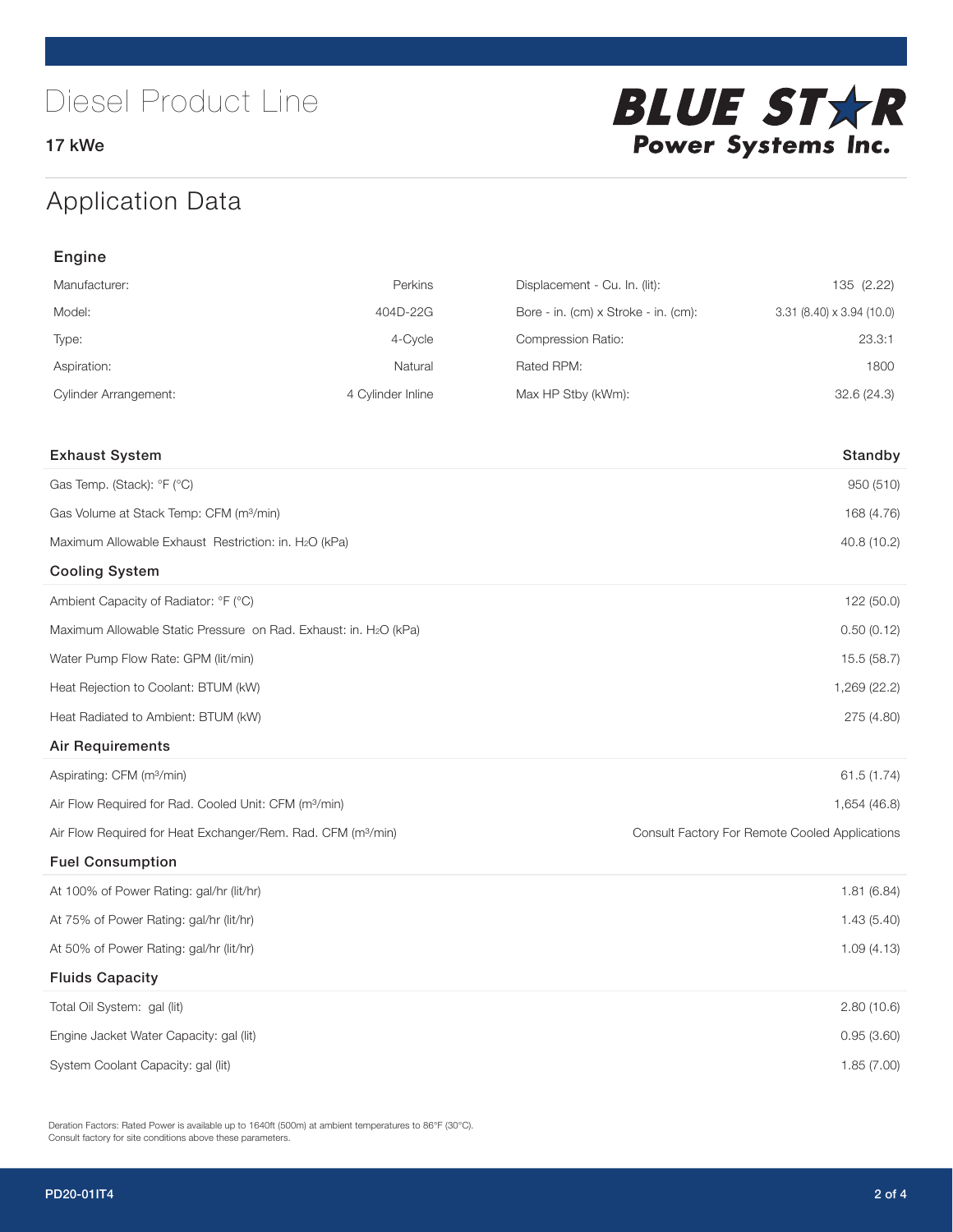# Diesel Product Line

### 17 kWe



## DCP7310 Control Panel

#### Standard Features

- Digital Metering
- Engine Parameters
- Generator Protection Functions
- Engine Protection
- CAN Bus (J1939) ECU Communications
- Windows-Based Software
- Multilingual Capability
- Remote Communications to DSE2548 Remote Annunciator
- 8 Programmable Contact Inputs
- 10 Contact Outputs
- RS485 Communicator Interface
- cULus Listed, CE Approved
- Event Recording
- IP 65 rating (with supplied gasket) offers increased resistance to water ingress
- NFPA 110 Level 1 Compatible

# Weights / Dimensions / Sound Data

|            | L x W x H                    | Weight Ibs |  |
|------------|------------------------------|------------|--|
| <b>OPU</b> | 66 x 36 x 48.5 in            | 1.275      |  |
| Level 1    | $80 \times 36 \times 54$ in  | 1.600      |  |
| Level 2    | $80 \times 36 \times 54$ in  | 1.650      |  |
| Level 3    | $104 \times 36 \times 48$ in | 1.725      |  |
|            |                              |            |  |

Please allow 6-12 inches for height of exhaust stack.

|            | No Load | <b>Full Load</b> |
|------------|---------|------------------|
| <b>OPU</b> | 70 dBA  | 72 dBA           |
| Level 1    | 64 dBA  | 66 dBA           |
| Level 2    | 60 dBA  | 63 dBA           |
| Level 3    | 58 dBA  | 60 dBA           |





 $\circ$ 

 $\bigcirc$ 66.00